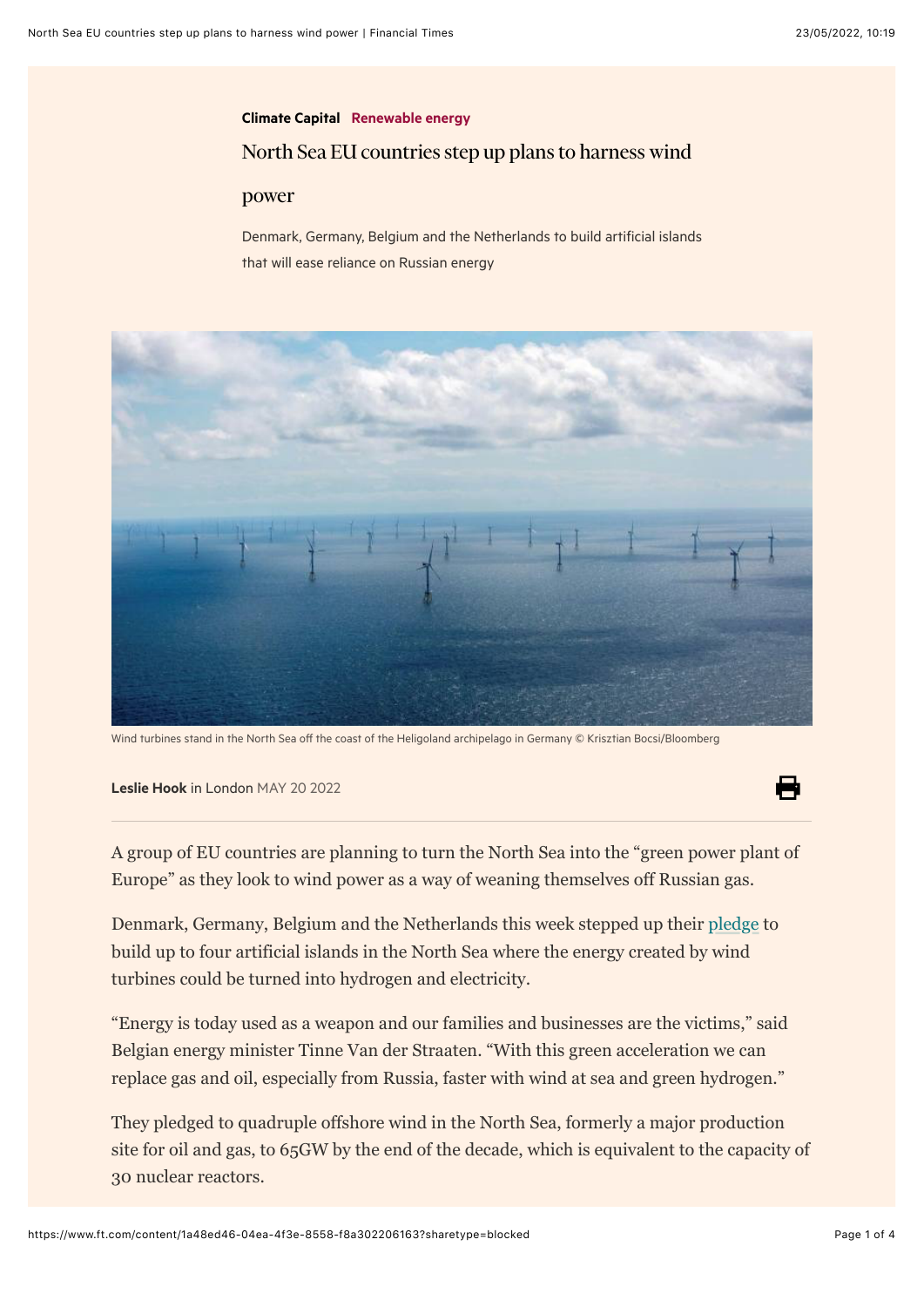One of the artificial islands, which would be built on the Danish side of Dogger Bank, was proposed on Friday by Copenhagen Infrastructure Partners, a fund manager. CIP said the new island called "BrintØ" would collect 10GW of offshore energy and convert it into hydrogen.

"We're thinking about how we can scale offshore wind to a new level," said Thomas Dalsgaard, a CIP partner, adding it was critical to move quickly into the "expansion of green energy infrastructure in the North Sea."

Denmark is already [developing](https://www.ft.com/content/8a44c322-b9ae-4deb-ba59-3d1068363143) an energy island called VindØ which would produce 3GW of power by 2033. The Danish government is the big shareholder in the project that is also backed by the Danish pension funds PensionDanmark and PFA.

The new "energy islands" would act as hubs for offshore wind power by collecting and converting the energy from the turbines into hydrogen, or sending it in the form or electricity to shore.

One of the most expensive parts of offshore wind is the transmission cables that connect the turbines to the substation and to land. Connecting a large offshore wind farm to an artificial island, where the power is collected and used to generate hydrogen or another fuel, could cut down significantly on the cabling cost.

With many of the best sites close to shore already taken, offshore wind projects in future will be farther and farther away from shore, driving cable costs up higher.

In the North Sea, in addition to the VindØ and BrintØ islands, Belgium and Germany are also studying whether to build energy islands.

Belgium said this week it "will establish the world's first offshore energy island", which will combine offshore wind and an international interconnector. The tender for the project is expected to be awarded by the end of the year.

In Germany, an energy island feasibility [study](https://cipartners.dk/2022/05/19/german-energy-island-feasibility-study-to-be-conducted-jointly-by-copenhagen-infrastructure-partners-and-allianz-investment-management/) is being conducted by Allianz Investment Management and by CIP.

The four countries said they would co-ordinate their development of energy islands in the North Sea, and develop energy-sharing deals.

"We will begin planning for multiple energy hubs and islands by undertaking a screening of the potential for offshore wind, and where relevant green hydrogen production, in our entire North Sea territory," said the joint statement.

At a time of higher energy prices, and concerns over energy security, the offshore wind potential of the North Sea is seen in Europe as an attractive alternative to Russian energy.